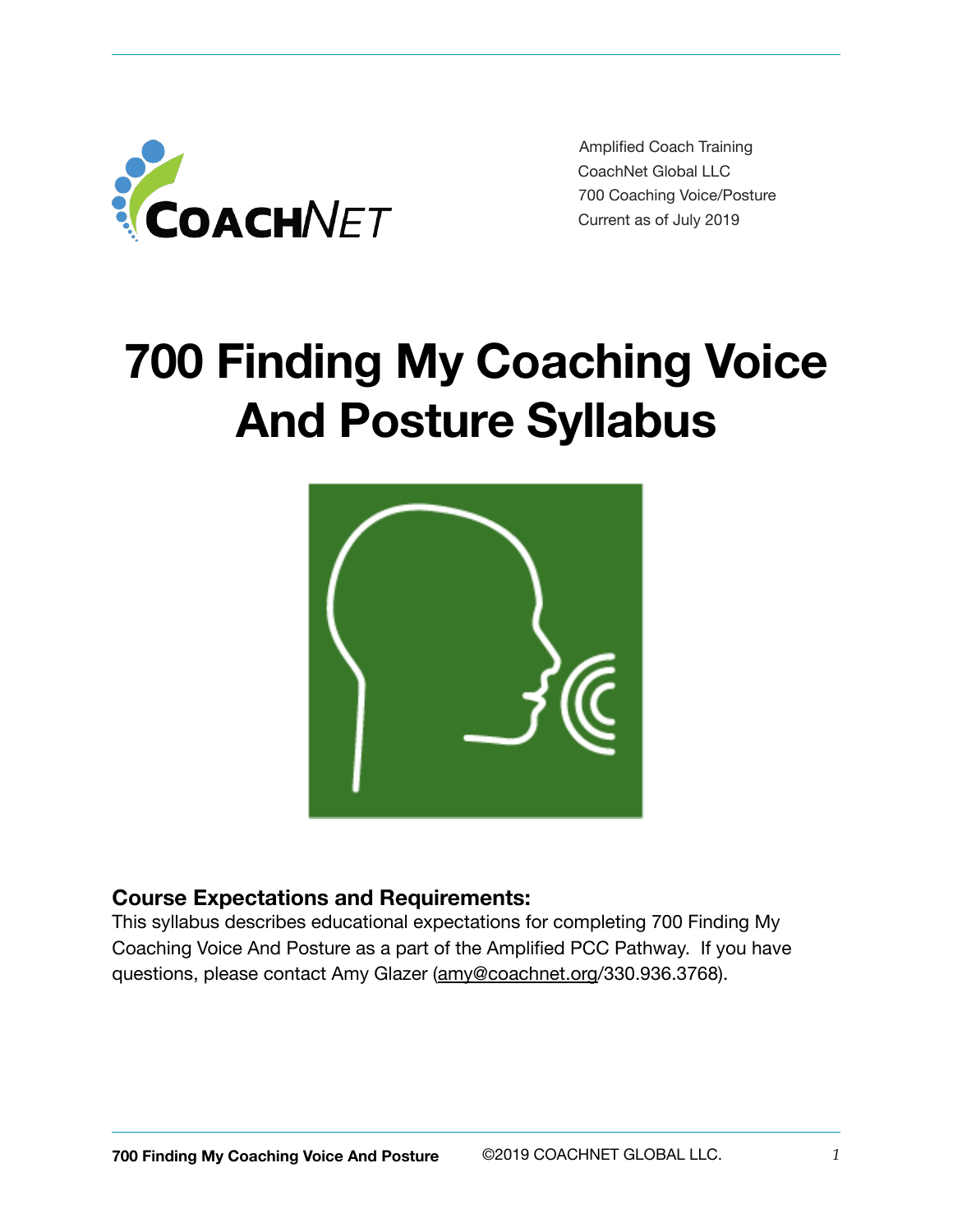# **Basic Information:**

- 700 Finding My Coaching Voice And Posture
- Online

## **Number of Coach Specific Training Hours**:

- 4 x 60 minute class sessions (online)
- This course requires students to take the Harrison and MCORE assessments, which are included in the cost of the course. A link will be sent to you to take the Harrison and MCORE when you register for the course.
- CoachNet uses a system called Zoom Meeting for our online training. You can access it through the Zoom Meeting app, or through your browser.
- You can acquire the link through the Integrated Coach Training Platform or in the Session Notes)
- One writing assignment (submitted for review by instructor)

### **Instructor's Name:**

Jonathan Reitz, MCC [jonathan@coachnet.org](mailto:jonathan@coachnet.org) 440.665.2413

## **Contacting the CoachNet Team:**

Amy Glazer, ACC Director of Coaching Community [amy@coachnet.org](mailto:amy@coachnet.org) 330.936.3768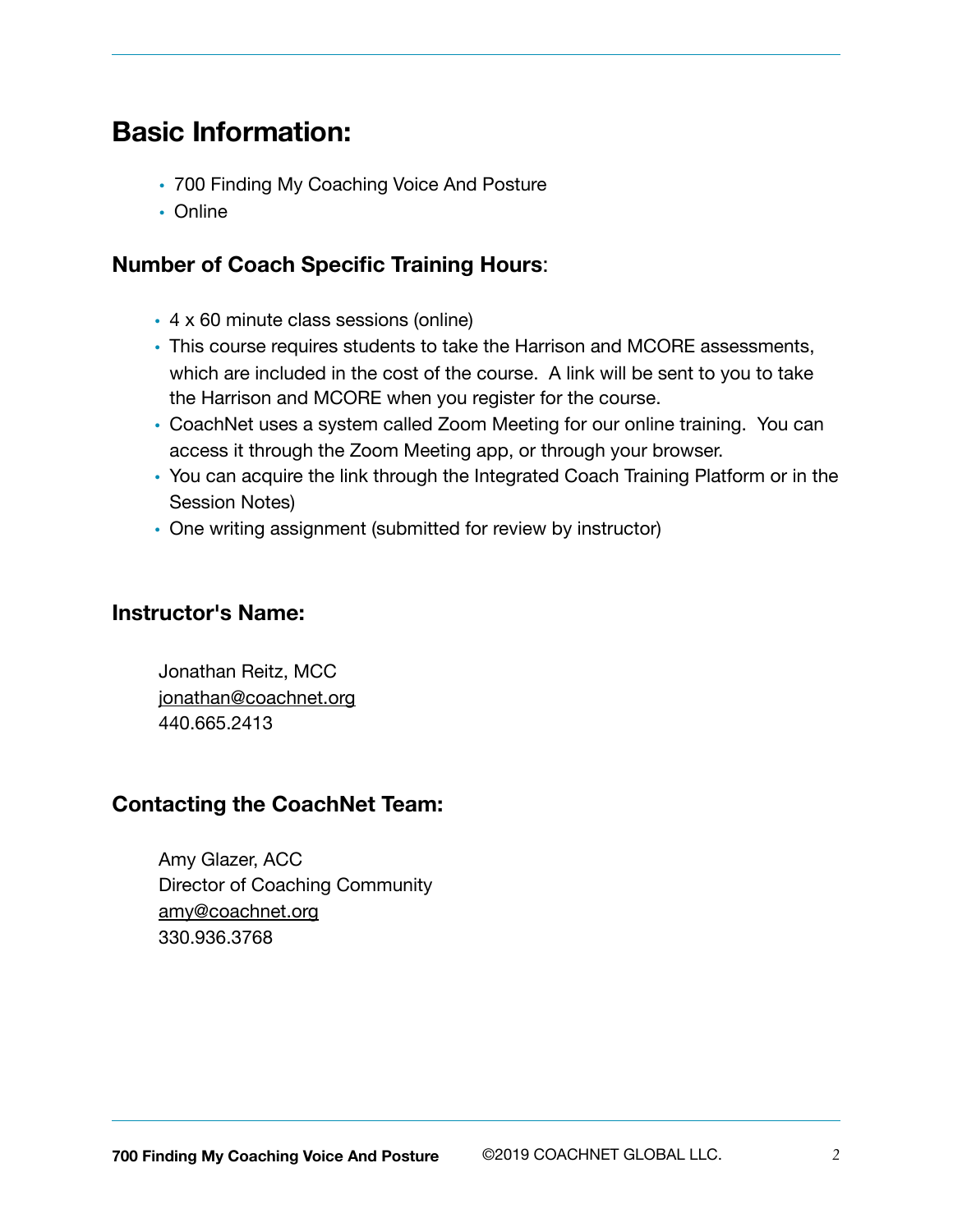# **Website Description:**

700 Finding My Coaching Voice And Posture explores the overlap between your vocational aptitudes, your motivations, and your coaching skills. Using the MCORE (a leading assessment examining your motivational profile) and the Harrison Assessment, you will develop an understanding of how you coach and why you coach. You'll also learn strategies to make the most of your unique wiring for coaching.

This course covers the following ICF Core Competencies: #1 Meeting Ethical Guidelines and Professional Standards #4 Coaching Presence #5 Active Listening #6 Powerful Questioning #7 Direct Communication #8 Creating Awareness #11 Managing Progress & Accountability

Visit [www.coachnet.org](http://www.coachnet.org) to find when this class is offered. 4 - 60 minute sessions Four coach-specific training hours Training Language: English

#### **Prerequisites for the Assessment Series:**

- Complete 25 hours of coach training
- 25 hours of coaching experience

#### **Instructor: Jonathan Reitz, MCC**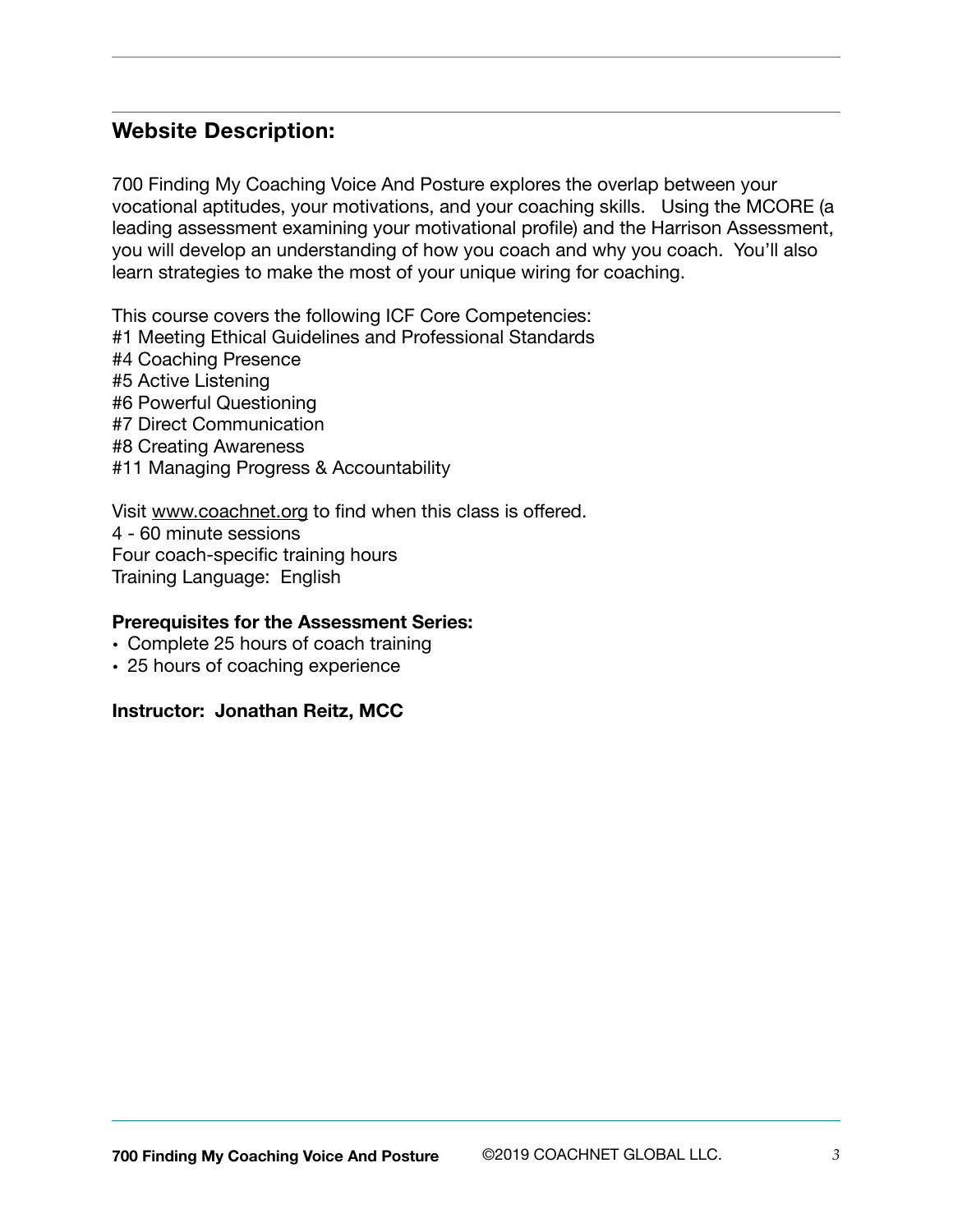# **Course Objectives:**

The objectives for this course are:

- Understand your "How" for coaching, as in "How you prefer to coach for results".
- Understand your "Why" for coaching, as in "Why am I drawn to serve the clients I prefer…"
- Learn to tailor your coaching to what motivates your clients.

# **Required Student Resources:**

To successfully complete 700 Finding My Coaching Voice And Posture you will need:

- A reliable internet connection
- A reliable telephone
- A completed Harrison and MCORE assessments that includes full Harrison and MCORE Reports.
- A copy of the 700 Finding My Coaching Voice And Posture Participant's Sessions Guide
- An email address
- Word processing software to submit final assignments in Microsoft Word format

Completing this course does NOT qualify you to use the Harrison and MCORE assessments in your coaching practice. Additional training is available if you want to add this to your toolkit.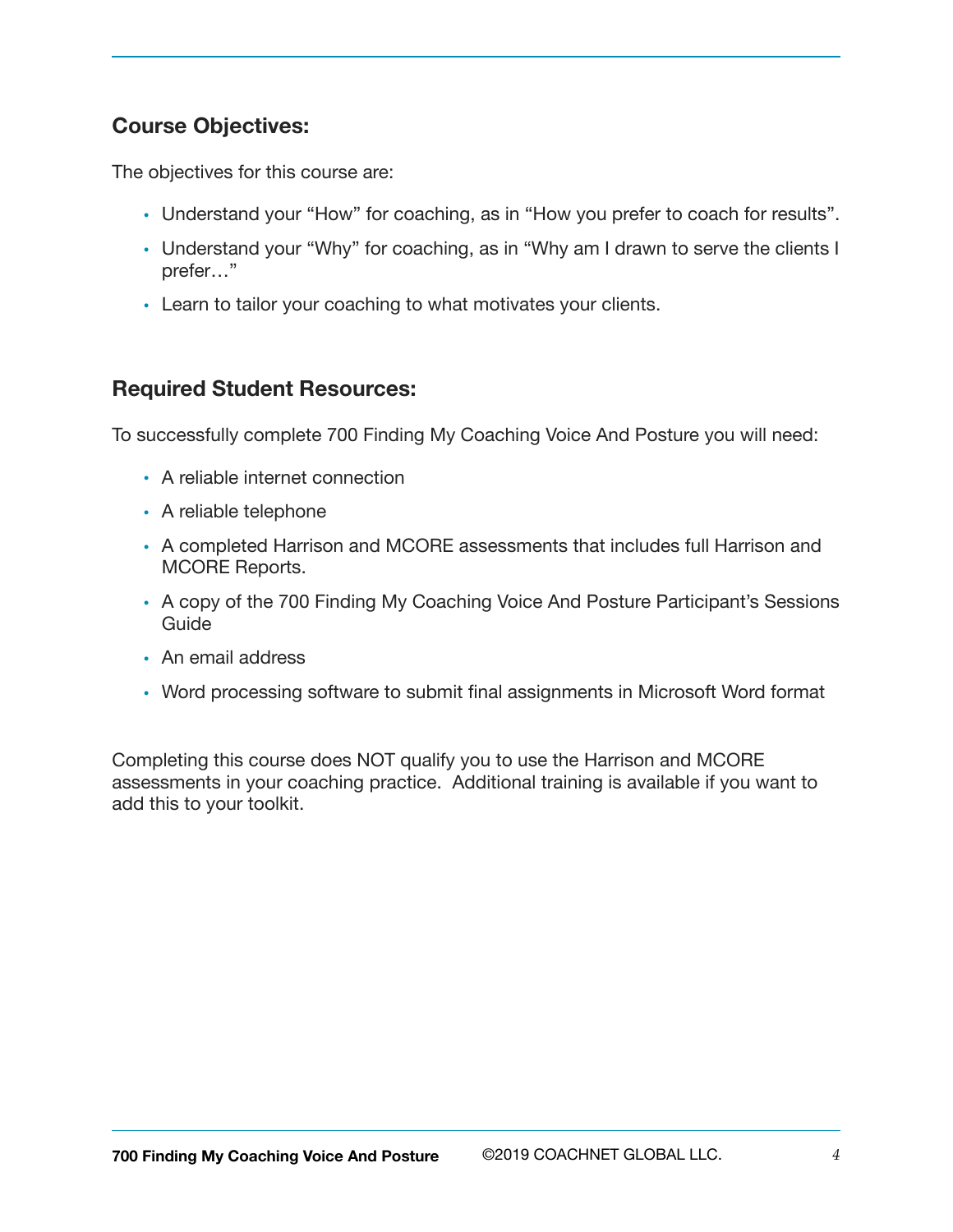# **Course Schedule/Outline/Calendar of Events:**

700 Finding My Coaching Voice And Posture follows one of two formats: online for 4 - 60 minute sessions, online for two 2 hour sessions. Both formats include follow up assignments.

700 Finding My Coaching Voice And Posture begins online 3 times per year on average.

*Course Outline:* 

| Session | <b>Class Focus</b>                                           | <b>Follow Up Assignment</b>           |
|---------|--------------------------------------------------------------|---------------------------------------|
|         | Introduction to Motivational<br>Cores                        |                                       |
|         | 2 Applying the MCORE to<br>Your Coaching Voice               |                                       |
|         | 3 Diving into the Harrison<br><b>Behavioral Competencies</b> |                                       |
|         | 4 Action & Posture with the<br><b>Harrison Assessment</b>    | Journal Assignment (15-45<br>Minutes) |

All assignments must be submitted to the Instructor within 30 days of the final class.

# **Criteria for Grading:**

#### **700 Finding My Coaching Voice And Posture is conducted on a pass/fail basis.**

#### **You will pass 700 Finding My Coaching Voice And Posture if:**

- You attend the required 75% of live course sessions and participate in class discussions
- You listen to the recordings of missed session
- You submit your writing assignments demonstrating comprehension and application of the material